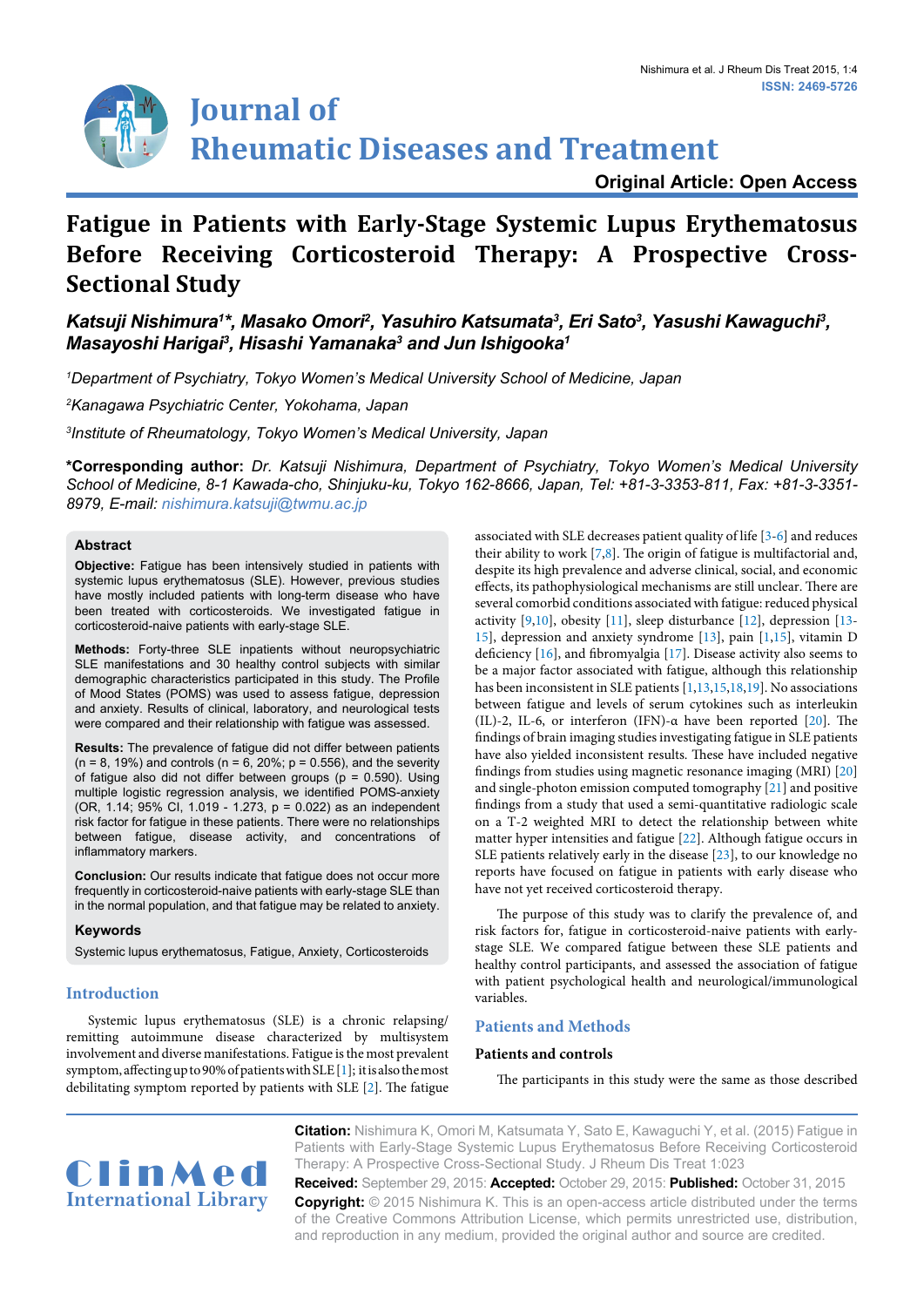in our previous study, which focused on neurocognitive impairment in SLE [\[24\]](#page-4-12). These participants were Japanese patients who were admitted to the Institute of Rheumatology at the Tokyo Women's Medical University Aoyama Hospital between 2000 and 2006, and who met all of the following criteria: 1) diagnosed with SLE based on criteria defined by the American College of Rheumatology (ACR) [[25](#page-4-13)], 2) no history of corticosteroid or other immunosuppressive therapy, 3) not unable to participate in the psychiatric interview or complete the neuropsychological tests and questionnaires because of poor physical condition, 4) except for adjustment disorder, no history of major psychiatric disorders including substance abuse, and 5) no history of neurologic illness (e.g., strokes, seizures, or head injury resulting in loss of consciousness). All patients were screened for current and previous major psychiatric conditions using the Structured Clinical Interview from the Diagnostic and Statistical Manual of Mental Disorders, Fourth Edition, Axis I Disorders, Nonpatient Edition (With Psychotic Screening), Version 2.0 (SCID-I-NP) [[26](#page-4-14)]. The study was approved by the ethics committee of Tokyo Women's Medical University. All participants gave their informed written consent.

Of the 54 corticosteroid-naive patients with SLE who were admitted during the study period, one patient declined the invitation to participate, two were excluded based on the initial SCID-I-NP interview (criterion 4), and eight could not complete the neuropsychological tests (criterion 3). As a result, data from 43 patients were available for analysis.

Thirty healthy controls were recruited from hospital staff and their relatives for neuropsychological testing. All controls were Japanese women with no history of major psychiatric disorders or neurologic illnesses as determined by the SCID-I-NP and neurologic historyrelated questions. The demographics of the control group (age, education level, and personality profile) were similar to those of the SLE group. Demographic, clinical, and psychological characteristics of the SLE and control groups are shown in [table 1.](#page-1-0)

#### **Assessment of fatigue, depression and anxiety**

The fatigue levels of both patients and controls were evaluated

| Variables                              | <b>SLE patients</b> | <b>Controls</b> |         |  |
|----------------------------------------|---------------------|-----------------|---------|--|
|                                        | $(N = 43)$          | $(N = 30)$      | р       |  |
| Demographics                           |                     |                 |         |  |
| Age, years                             | 28.7 (8.6)          | 28.1(6.7)       | 0.822   |  |
| Female                                 | 41/42 (97.6)        | 30/30 (100)     | > 0.999 |  |
| Education, years                       | 13.4(1.9)           | 13.3(1.7)       | 0.963   |  |
| Clinical charasteristics               |                     |                 |         |  |
| Disease duration, months <sup>a</sup>  | 26.1 (40.9)         | <b>NA</b>       |         |  |
| Time since SLE diagnosis, months       | 3.2(18.3)           | NA.             |         |  |
| Performance status <sup>b</sup>        | 0.4(0.6)            | NA.             |         |  |
| Pain, VAS, mm                          | 30.4 (24.0)         | <b>NA</b>       |         |  |
| Fatigue, VAS, mm                       | 33.0 (27.6)         | <b>NA</b>       |         |  |
| SLEDAI-2K                              | 11.9(5.9)           | <b>NA</b>       |         |  |
| Profile of Mood State (POMS) subscales |                     |                 |         |  |
| <b>Tension-Anxiety</b>                 | 14.1(7.1)           | 10.7(5.8)       | 0.043c  |  |
| Depression-Dejection                   | 13.9 (10.2)         | 9.2(7.2)        | 0.045c  |  |
| Fatique                                | 11.0(6.2)           | 10.5(6.7)       | 0.590   |  |

<span id="page-1-0"></span>**Table 1:** Demographic, clinical, and psychological characteristics of corticosteroid-naive SLE patients vs. healthy controls.

Data are number/number assessed (%) or mean (standard deviation).

*P* values were determined by Fisher's exact test or Mann-Whitney U-test.

a Defined as the time between the onset of SLE-attributable symptoms and assessment

b Determined based on Eastern Cooperative Oncology Group criteria

c Significant variables

NA = Not Applicable

VAS = Visual Analog Scale

SLEDAI-2K = Systemic Lupus Erythematosus Disease Activity Index 2000

using the Profile of Mood States (POMS) [[27](#page-4-6)] fatigue subscale. The POMS provides scores on six separate subscales: tension-anxiety, depression-dejection, anger-hostility, vigor, fatigue, and confusion. The validity and reliability of the Japanese version of the POMS have been previously confirmed [[28\]](#page-4-7). The POMS fatigue subscale consists of seven items that are rated on a five-point Likert scale ranging from "not at all" (0) to "extremely" (4). Each POMS fatigue subscale has factorial integrity and can be used independently of the others [[29\]](#page-4-8). Both the patients and the controls were also evaluated using the POMS depression-dejection and tension-anxiety subscales to assess their depression and anxiety, respectively. Raw scores from each subscale were converted to T-scores based on the normative data, and a T-score > 60 was considered positive. Patients also completed a questionnaire regarding fatigue using visual analog scales (VAS) for fatigue (0-100 mm, with 100 mm indicating the most severe fatigue).

#### **Clinical/health assessment**

Disease duration was defined as the time between the onset of SLE-attributable symptoms and the assessment for this study. Global SLE-disease activity was evaluated using the systemic lupus erythematosus disease activity index 2000 (SLEDAI-2K) [\[30\]](#page-4-9) at the same time as the psychological assessment or within the preceding 10 days.

Daily-living activities were evaluated using the Eastern Cooperative Oncology Group Scale of Performance Status. Patients also completed a questionnaire regarding pain using a VAS (0-100 mm, with 100 mm being the most severe pain). Sleep disturbance levels were derived by summing the scores of three subscales for insomnia (initial, middle, and delayed insomnia, each value: 0-2) from the 17-item Hamilton Depression Rating Scale.

### **Immunological/neurological markers**

Anti-ds-DNA antibodies and serum complement CH50 were measured as markers of disease activity. Based on published reports regarding fatigue in SLE [[23](#page-4-5)[,31](#page-4-10)[,32\]](#page-4-11) the following potentially relevant laboratory and neurologic variables were selected: antiphospholipid antibodies; cerebrospinal fluid (CSF) and serum concentrations of IL-6, IL-8, and IFN-α; the CSF immunoglobulin G [IgG] index; brain MRI images; and electroencephalograms (EEG). Of the 43 patients, 37 underwent cerebrospinal fluid tests, 41 had brain MRI, and 41 underwent EEG. These neuropsychological, laboratory, and neurological tests were completed within a week after admission and before corticosteroids or other immunosuppressive therapies were administered. Control participants completed the neuropsychological tests, but did not undergo brain MRI, EEG, or cerebrospinal fluid testing.

#### **Statistical analyses**

For the univariate analyses, the non-parametric Mann–Whitney *U*-test was used to identify differences between groups for continuous variables, and the Fisher exact test was used for categorical variables. To identify independent risk factors for fatigue in SLE patients, multiple logistic regression analysis was performed with forward stepwise variable selection. Variables from the univariate analyses with  $p < 0.25$  were entered into a forward logistic regression model. Regression coefficients were used to calculate the odds ratios (ORs) and 95% confidence intervals (CIs) of the ORs. For all statistical analyses, *p*-values < 0.05 were considered statistically significant. We performed all analyses using SPSS' Statistics 17.0 (SPSS Inc., Chicago, IL, USA).

## **Results**

#### **Prevalence and severity of fatigue**

The prevalence of fatigue did not differ between groups (patients: 19%, n = 8; controls: 20%, n = 6; *p* = 0.556). POMS scores for fatigue also did not differ between the SLE and the control groups ( $p = 0.590$ , [Table 1\)](#page-1-0). Mean (standard deviation, SD) scores for VAS fatigue in SLE patients were 33.0 (27.6) (range; 0-96). The VAS and POMS scores for fatigue showed a strong positive correlation ( $r = 0.623$ ,  $p < 0.001$ ).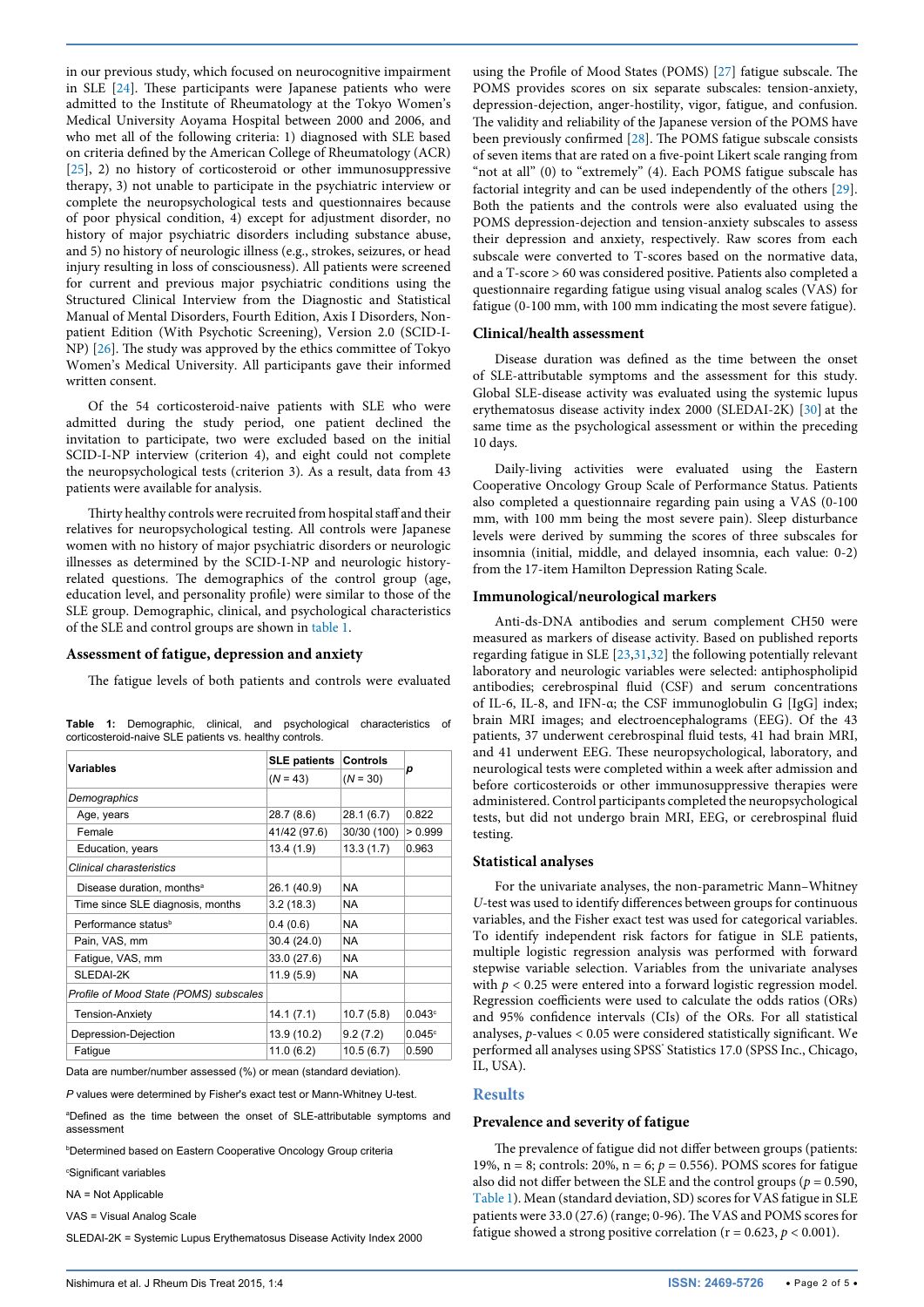<span id="page-2-0"></span>**Table 2:** Demographic, clinical and immunological/neurological characteristics of corticosteroid-naive SLE patients with vs. without fatigue.

| <b>Variables</b>                                 | Fatigue, yes         | Fatigue, no          | р                  |
|--------------------------------------------------|----------------------|----------------------|--------------------|
|                                                  | $(n = 8)$            | $(n = 35)$           |                    |
| Demographics                                     |                      |                      |                    |
| Age, years                                       | 31.4(8.7)            | 28.1(8.6)            | 0.295              |
| Female                                           | 8/8 (100%)           | 34/35 (97/1%)        | 0.814              |
| Education, years                                 | 13.5(2.1)            | 13.4(1.9)            | 0.948              |
| Clinical characteristics                         |                      |                      |                    |
| Disease duration, months                         | 17.1(20.6)           | 28.2 (44.2)          | 0.407              |
| Time since SLE diagnosis <sup>a</sup> , months   | 0.0(0.0)             | 3.9(20.2)            | 0.114              |
| SLEDAI-2K                                        | 14.0(6.5)            | 11.4(5.7)            | 0.332              |
| Perfomance Status <sup>b</sup>                   | 0.9(0.8)             | 0.3(0.5)             | 0.032c             |
| Pain, VAS, mm                                    | 42.1 (21.4)          | 27.7 (24.0)          | 0.108              |
| Sleep disturbance <sup>d</sup>                   | 1.5(2.0)             | 0.7(1.1)             | 0.140              |
| POMS-Anxiety                                     | 21.3(8.3)            | 12.4(5.8)            | 0.005 <sup>c</sup> |
| POMS-depression                                  | 23.8 (12.0)          | 11.7(8.4)            | 0.009c             |
| Immunological/neurological markers               |                      |                      |                    |
| Anti-DNA antibody, IU/ml, median (IQR)           | $32.5(9.0 - 79.5)$   | 102.0 (13.0 - 268.0) | 0.225              |
| CH50, U/ml, median (IQR)                         | $12.3(10.0 - 29.5)$  | $24.6(12.6 - 33.1)$  | 0.225              |
| Antiphospholipid antibody, positive <sup>e</sup> | $2/8$ (25.0%)        | 12/35 (34.3%)        | 0.478              |
| Interleukin-6, pg/ml (serum), median (IQR)       | $2.3(0.6 - 5.2)$     | $3.6(0.9 - 7.0)$     | 0.471              |
| Interleukin-6, pq/ml (CSF), median (IQR)         | $2.46(1.2 - 6.95)$   | $7.9(2.8 - 11.0)$    | 0.072              |
| Interleukin-8, pq/ml (serum), median (IQR)       | $13.8(0.0 - 50.2)$   | $14.4(0.0 - 62.9)$   | 0.852              |
| Interleukin-8, pg/ml (CSF), median (IQR)         | $41.5(22.7 - 130.6)$ | 78.0 (35.7 - 129.5)  | 0.537              |
| Interferon-α, IU/I (serum), median (IQR)         | $0.0(0.0 - 27.4)$    | $0.0(0.0 - 1.0)$     | 0.210              |
| Interferon-α, IU/I (CSF), median (IQR)           | $0.0(0.0 - 15.5)$    | $0.0 (0.0 - 3.0)$    | 0.236              |
| $lgG$ index, positive (normal $< 0.70$ )         | $0/6(0.0\%)$         | 6/31 (19.4%)         | 0.561              |
| Brain MRI, abnormal                              | 2/8 (25.0%)          | 4/33 (12.1%)         | 0.331              |
| Electroencephalogram, abnormal                   | 4/8 (50.0%)          | 14/33 (42.4%)        | 0.500              |

Data are number/number assessed (%), mean (standard deviation: SD), or otherwise stated.

*P* values were determined by Fisher's exact test or Mann - Whitney U-test.

a Time between being diagnosed with SLE based on ACR criteria (1997) for the first time and assessment.

b Determined using Eastern Cooperative Oncology Group criteria

c Significant variables

d Total scores from the three sleep-related items in the Hamilton Depression Rating Scale-17 items

e Antiphospholipid antibodies include anticardiolipin-b2-glycoprotein-I complex and lupus anticoaglant.

f All detected abnormalities consisted of small focal lesions (ø < 10 mm) in the white matter.

VAS = Visual Analog Scale

SLEDAI-2K = Systemic Lupus Erythematosus Disease Activity Index 2000

POMS = Profile of Mood State

IQR = Interquartile Range

CSF = Cerebrospinal Fluid

# **Risk factors for fatigue in SLE patients**

Patients were divided into two groups according to the presence or absence of fatigue. Then, demographic, clinical, immunological/ neurological variables ([Table 2](#page-2-0)), and cumulative symptoms of SLEDAI-2K [\(Table 3](#page-3-14)) were compared between the two groups. Among these variables, scores for the following characteristics were significantly higher in patients with fatigue than in those without: performance status ( $p = 0.032$ ), POMS-anxiety ( $p = 0.005$ ), and POMS-depression ( $p = 0.009$ ). Furthermore, pleurisy was present significantly more frequently in patients with fatigue than in those without ( $p = 0.037$ ). Multiple logistic regression analysis showed that POMS-anxiety was the only independent risk factor for fatigue in SLE patients. The OR was 1.139 (95% CI, 1.019–1.273, *p* = 0.022; -2 log likelihood = 38.793;  $\chi^2$  = 6.290,  $p$  = 0.012; Nagelkerke R<sup>2</sup> = 0.293).

## **Discussion**

Our results showed that the prevalence and severity of fatigue did not differ between patients with early-stage SLE, even when free from the potential effects of corticosteroids, and healthy controls. Since fatigue has been reported to be the most prevalent symptom, affecting up to 90% of patients with SLE [[1](#page-3-0)], findings from the present study suggested that fatigue in SLE patients may be associated with longterm disease-related or treatment-related factors.

The point prevalence of fatigue in patients with SLE has been reported to vary widely [\[1](#page-3-0)] this prevalence varies with the definition and instruments used to assess fatigue, which are inconsistent throughout the literature. The ad hoc Committee on SLE response criteria for fatigue has recommended the use of the 9-item Fatigue Severity Scale (FSS) [[33](#page-4-15)] for assessing fatigue in SLE patients [[34\]](#page-4-16). The reported percentages of SLE patients experiencing clinical fatigue assessed using the FSS, the most frequently used instrument in studies on SLE-related fatigue, range from 67% to 90% [\[2](#page-3-1)]. The prevalence of fatigue in patients with early-stage SLE in this study was markedly lower than that reported in SLE patients in several previous studies, although we could not directly compare our results with those of earlier works because we used POMS-fatigue in our study. We used the POMS so that separate evaluations of fatigue, depression, and anxiety were possible, because the symptoms of depression overlap with those of fatigue. Furthermore, the fact that patients with severe fatigue were excluded may have reduced the prevalence rate.

In the present study, fatigue was not independently related to the level of disease activity or any immunological/neurological markers, although most patients had overall disease activity (SLEDAI-2K  $\geq$  6 in 88.4%) that was moderate or high and free from the potential influence of medication. This finding was consistent with the findings of several previous studies that showed weak or no association between fatigue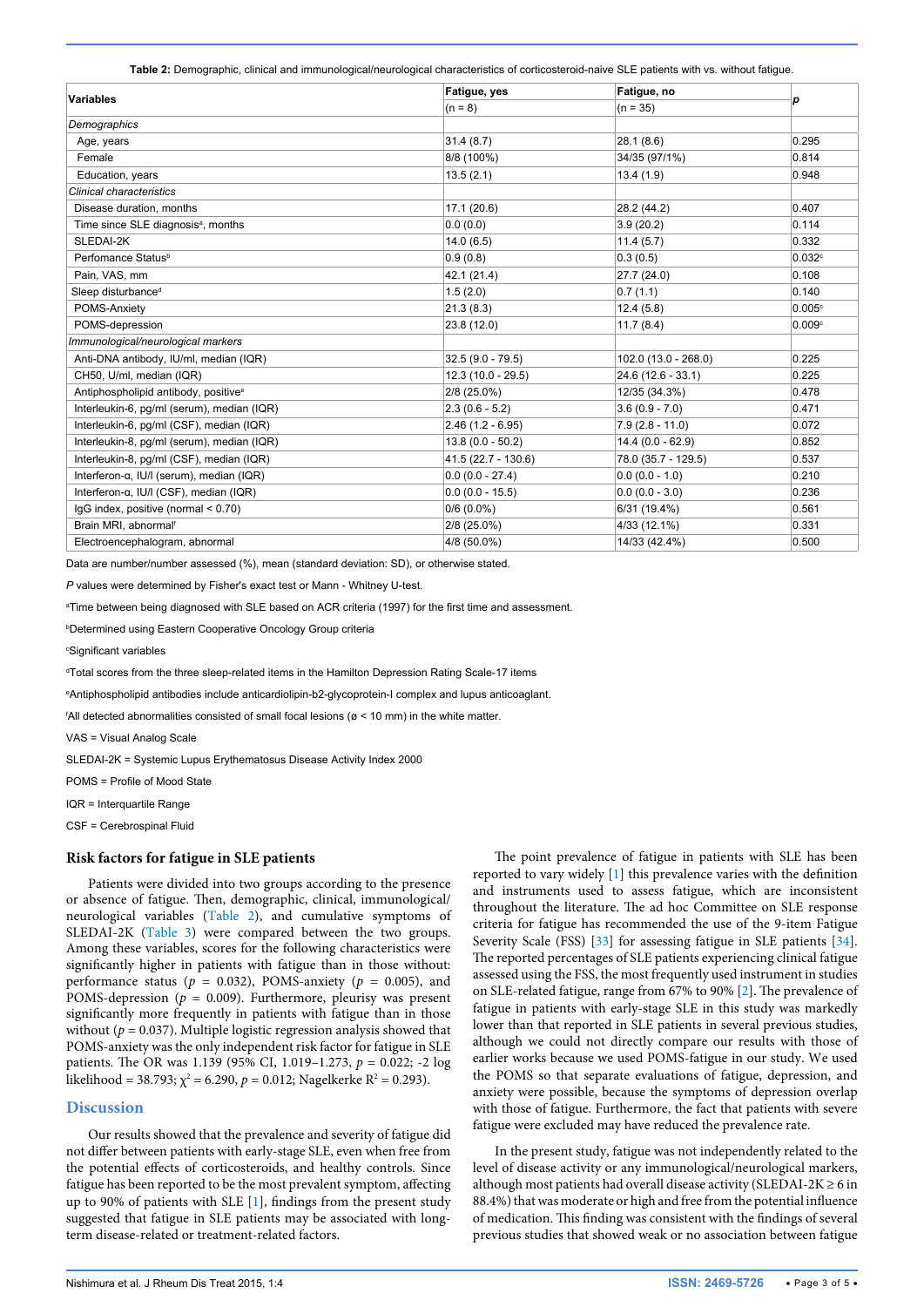<span id="page-3-14"></span>

| Variables             | Fatigue, yes | Fatigue, no |                    |
|-----------------------|--------------|-------------|--------------------|
|                       | $(n = 8)$    | $(n = 35)$  | р                  |
| SLEDAI-2K itemsª      |              |             |                    |
| Visual disturbance    | 0/8(0%)      | 1/35(3%)    | > 0.999            |
| Vasculitis            | 0/8(0%)      | 1/35(3%)    | > 0.999            |
| <b>Arthritis</b>      | 7/8 (88%)    | 19/35 (54%) | 0.088              |
| <b>Myositis</b>       | 0/8(0%)      | 1/35 (3%)   | > 0.999            |
| Urinary casts         | 1/8 (13%)    | 7/35 (20%)  | 0.533              |
| Hematuria             | 1/8 (13%)    | 6/35 (17%)  | 0.612              |
| Proteinuria           | 1/8 (13%)    | 7/35 (20%)  | 0.533              |
| Pyuria                | 2/8 (25%)    | 4/35 (11%)  | 0.308              |
| New rash              | 3/8 (38%)    | 17/35 (49%) | 0.434              |
| Alopecia              | 1/8 (13%)    | 6/35 (17%)  | 0.612              |
| Mucosal ulcers        | 2/8 (25%)    | 1/35(3%)    | 0.084              |
| Pleurisy              | 3/8 (38%)    | 2/35(6%)    | 0.037 <sup>b</sup> |
| Pericarditis          | 0/8(0%)      | 2/35(6%)    | > 0.999            |
| Low complement        | 6/8 (75%)    | 31/35 (89%) | 0.308              |
| Increased DNA binding | 6/8 (75%)    | 30/35 (86%) | 0.388              |
| Fever                 | 1/8 (13%)    | 10/35 (29%) | 0.241              |
| Thrombocytopenia      | 1/8 (13%)    | 3/35(9%)    | 0.576              |
| Leukopenia            | 4/8 (50%)    | 11/35 (31%) | 0.275              |

Data are number/number assessed (%).

*P* values were determined by Fisher's exact tests.

a Significant variables

b Other SLEDAI-2K symptoms (seizure, psychosis, organic brain syndrome, cranial nerve disorder, lupus headache, and cerebrovascular accident) were not found in any patient.

SLEDAI-2K = Systemic Lupus Erythematosus Disease Activity Index 2000

and disease activity [[1](#page-3-0)[,13,](#page-3-10)[15,](#page-3-11)[18](#page-4-0)]; although some studies have shown a significant positive association between these factors [\[19](#page-4-1)]. There is abundant evidence that many patients with chronic fatigue syndrome (CFS) may suffer from autoimmune response [\[35\]](#page-4-17). Thus, future longterm study may serve an important clue to study the pathogenesis of CFS.

Among psychological variables, depression has been consistently reported to be strongly associated with fatigue in SLE patients [[14](#page-3-15)[,15,](#page-3-11)[19,](#page-4-1)[22](#page-4-4)[,36](#page-4-18)]; however, in our study the association between fatigue and depression did not reach significance after multivariate analysis. Instead, our multivariate analysis revealed an independent relationship between fatigue and anxiety. Anxiety alone has not previously been shown to be associated with fatigue in SLE patients, although the depression and anxiety complex assessed using the hospital anxiety and depression scale (HADS) has been reported to have an association with fatigue [\[13\]](#page-3-10). Furthermore, several studies have suggested an indirect association between fatigue and anxiety through evaluation of psychosocial variables such as helplessness [[19](#page-4-1)], perceived lack of social support [[15](#page-3-11)], or work disability [\[37,](#page-4-19)[38](#page-4-20)]. In addition, most patients in this study were female. Females are at greater risk for depression and anxiety-related disorders in the general population [[39](#page-4-21)].

The strengths of our study were the early-stage, corticosteroidnaive SLE population, comprehensive collection of psychological and biological data, and the use of multivariate statistical analyses to identify predictive factors for fatigue in patients with SLE. However, our study had several limitations. First, in this study we used the POMS subscale to evaluate fatigue, although this instrument had not been previously used for this purpose in the study of SLE [\[2](#page-3-1)]. Therefore, we could not directly compare the prevalence of fatigue found in our study to that found in previous studies. Second, this study lacked prospective long-term analysis, which could have been helpful for defining predictors of fatigue (e.g., comparison of levels of fatigue before and after corticosteroid administration). Third, because of its small sample size, the statistical power of our study to identify factors that predict fatigue was relatively low. Finally, because the results in our study were obtained from a limited population of relatively young female patients with early SLE, the findings may not be applicable to all SLE patients, particularly male or with longer disease duration.

In conclusion, the results of our study suggest that fatigue does not occur more frequently in corticosteroid-naive patients with earlystage SLE than in healthy controls, and that fatigue is associated with anxiety. There were no relationships between fatigue, disease activity, and inflammatory markers, even without the potential effects of corticosteroids. Further follow-up studies using larger sample sizes are needed.

## **Competing Interest**

The authors declare that they have no competing interests.

## **Acknowledgments**

We thank Prof. Masako Hara for their helpful comments, Dr. Manabu Kawamoto for assisting in the ELISA assays, and Dr. Eisuke Inoue for statistical consultation.

#### **References**

- <span id="page-3-0"></span>1. [Zonana-Nacach A, Roseman JM, McGwin G, Friedman AW, Baethge BA, et](http://www.ncbi.nlm.nih.gov/pubmed/10787006)  [al. \(2000\) Systemic lupus erythematosus in three ethnic groups. VI: Factors](http://www.ncbi.nlm.nih.gov/pubmed/10787006)  [associated with fatigue within 5 years of criteria diagnosis. LUMINA Study](http://www.ncbi.nlm.nih.gov/pubmed/10787006)  [Group. LUpus in MInority populations: NAture vs Nurture. Lupus 9: 101-109.](http://www.ncbi.nlm.nih.gov/pubmed/10787006)
- <span id="page-3-1"></span>2. [Cleanthous S, Tyagi M, Isenberg DA, Newman SP \(2012\) What do we know](http://www.ncbi.nlm.nih.gov/pubmed/22345120)  [about self-reported fatigue in systemic lupus erythematosus? Lupus 21: 465-](http://www.ncbi.nlm.nih.gov/pubmed/22345120) [476.](http://www.ncbi.nlm.nih.gov/pubmed/22345120)
- <span id="page-3-2"></span>3. [McElhone K, Abbott J, Teh LS \(2006\) A review of health related quality of life](http://www.ncbi.nlm.nih.gov/pubmed/17120589)  [in systemic lupus erythematosus. Lupus 15: 633-643.](http://www.ncbi.nlm.nih.gov/pubmed/17120589)
- 4. [Da Costa D, Dritsa M, Bernatsky S, Pineau C, Ménard HA, et al. \(2006\)](http://www.ncbi.nlm.nih.gov/pubmed/16758508)  [Dimensions of fatigue in systemic lupus erythematosus: relationship to disease](http://www.ncbi.nlm.nih.gov/pubmed/16758508)  [status and behavioral and psychosocial factors. J Rheumatol 33: 1282-1288.](http://www.ncbi.nlm.nih.gov/pubmed/16758508)
- 5. [Fortin PR, Abrahamowicz M, Neville C, du Berger R, Fraenkel L, et al. \(1998\)](http://www.ncbi.nlm.nih.gov/pubmed/9541094)  [Impact of disease activity and cumulative damage on the health of lupus](http://www.ncbi.nlm.nih.gov/pubmed/9541094)  [patients. Lupus 7: 101-107.](http://www.ncbi.nlm.nih.gov/pubmed/9541094)
- <span id="page-3-3"></span>6. [Wang C, Mayo NE, Fortin PR \(2001\) The relationship between health](http://www.ncbi.nlm.nih.gov/pubmed/11296953)  [related quality of life and disease activity and damage in systemic lupus](http://www.ncbi.nlm.nih.gov/pubmed/11296953)  [erythematosus. J Rheumatol 28: 525-532.](http://www.ncbi.nlm.nih.gov/pubmed/11296953)
- <span id="page-3-4"></span>7. [Al Dhanhani AM, Gignac MA, Su J, Fortin PR \(2009\) Work disability in](http://www.ncbi.nlm.nih.gov/pubmed/19248125)  [systemic lupus erythematosus. Arthritis Rheum 61: 378-385.](http://www.ncbi.nlm.nih.gov/pubmed/19248125)
- <span id="page-3-5"></span>8. [Panopalis P, Yazdany J, Gillis JZ, Julian L, Trupin L, et al. \(2008\) Health care](http://www.ncbi.nlm.nih.gov/pubmed/19035422)  [costs and costs associated with changes in work productivity among persons](http://www.ncbi.nlm.nih.gov/pubmed/19035422)  [with systemic lupus erythematosus. Arthritis Rheum 59: 1788-1795.](http://www.ncbi.nlm.nih.gov/pubmed/19035422)
- <span id="page-3-6"></span>9. [Tench C, Bentley D, Vleck V, McCurdie I, White P, et al. \(2002\) Aerobic](http://www.ncbi.nlm.nih.gov/pubmed/11908559)  [fitness, fatigue, and physical disability in systemic lupus erythematosus. J](http://www.ncbi.nlm.nih.gov/pubmed/11908559)  [Rheumatol 29: 474-481.](http://www.ncbi.nlm.nih.gov/pubmed/11908559)
- <span id="page-3-7"></span>10. [Keyser RE, Rus V, Cade WT, Kalappa N, Flores RH, et al. \(2003\) Evidence](http://www.ncbi.nlm.nih.gov/pubmed/12579589)  for aerobic insufficiency in women with systemic Lupus erythematosus. [Arthritis Rheum 49: 16-22.](http://www.ncbi.nlm.nih.gov/pubmed/12579589)
- <span id="page-3-8"></span>11. [Oeser A, Chung CP, Asanuma Y, Avalos I, Stein CM \(2005\) Obesity is an](http://www.ncbi.nlm.nih.gov/pubmed/16258902)  [independent contributor to functional capacity and inflammation in systemic](http://www.ncbi.nlm.nih.gov/pubmed/16258902)  [lupus erythematosus. Arthritis Rheum 52: 3651-3659.](http://www.ncbi.nlm.nih.gov/pubmed/16258902)
- <span id="page-3-9"></span>12. [Iaboni A, Ibanez D, Gladman DD, Urowitz MB, Moldofsky H \(2006\) Fatigue in](http://www.ncbi.nlm.nih.gov/pubmed/17143980)  [systemic lupus erythematosus: contributions of disordered sleep, sleepiness,](http://www.ncbi.nlm.nih.gov/pubmed/17143980)  [and depression. J Rheumatol 33: 2453-2457.](http://www.ncbi.nlm.nih.gov/pubmed/17143980)
- <span id="page-3-10"></span>13. [Tench CM, McCurdie I, White PD, D'Cruz DP \(2000\) The prevalence and](http://www.ncbi.nlm.nih.gov/pubmed/11085805)  [associations of fatigue in systemic lupus erythematosus. Rheumatology](http://www.ncbi.nlm.nih.gov/pubmed/11085805)  [\(Oxford\) 39: 1249-1254.](http://www.ncbi.nlm.nih.gov/pubmed/11085805)
- <span id="page-3-15"></span>14. [Omdal R, Waterloo K, Koldingsnes W, Husby G, Mellgren SI \(2003\) Fatigue](http://www.ncbi.nlm.nih.gov/pubmed/12563681)  [in patients with systemic lupus erythematosus: the psychosocial aspects. J](http://www.ncbi.nlm.nih.gov/pubmed/12563681)  [Rheumatol 30: 283-287.](http://www.ncbi.nlm.nih.gov/pubmed/12563681)
- <span id="page-3-11"></span>15. [Jump RL, Robinson ME, Armstrong AE, Barnes EV, Kilbourn KM, et al. \(2005\)](http://www.ncbi.nlm.nih.gov/pubmed/16142863)  [Fatigue in systemic lupus erythematosus: contributions of disease activity,](http://www.ncbi.nlm.nih.gov/pubmed/16142863)  [pain, depression, and perceived social support. J Rheumatol 32: 1699-1705.](http://www.ncbi.nlm.nih.gov/pubmed/16142863)
- <span id="page-3-12"></span>16. [Ruiz-Irastorza G, Gordo S, Olivares N, Egurbide MV, Aguirre C \(2010\)](http://www.ncbi.nlm.nih.gov/pubmed/20235208)  [Changes in vitamin D levels in patients with systemic lupus erythematosus:](http://www.ncbi.nlm.nih.gov/pubmed/20235208)  [Effects on fatigue, disease activity, and damage. Arthritis Care Res \(Hoboken\)](http://www.ncbi.nlm.nih.gov/pubmed/20235208)  [62: 1160-1165.](http://www.ncbi.nlm.nih.gov/pubmed/20235208)
- <span id="page-3-13"></span>17. [Taylor J, Skan J, Erb N, Carruthers D, Bowman S, et al. \(2000\) Lupus patients](http://www.ncbi.nlm.nih.gov/pubmed/10888706)  [with fatigue-is there a link with fibromyalgia syndrome? Rheumatology](http://www.ncbi.nlm.nih.gov/pubmed/10888706)  [\(Oxford\) 39: 620-623.](http://www.ncbi.nlm.nih.gov/pubmed/10888706)